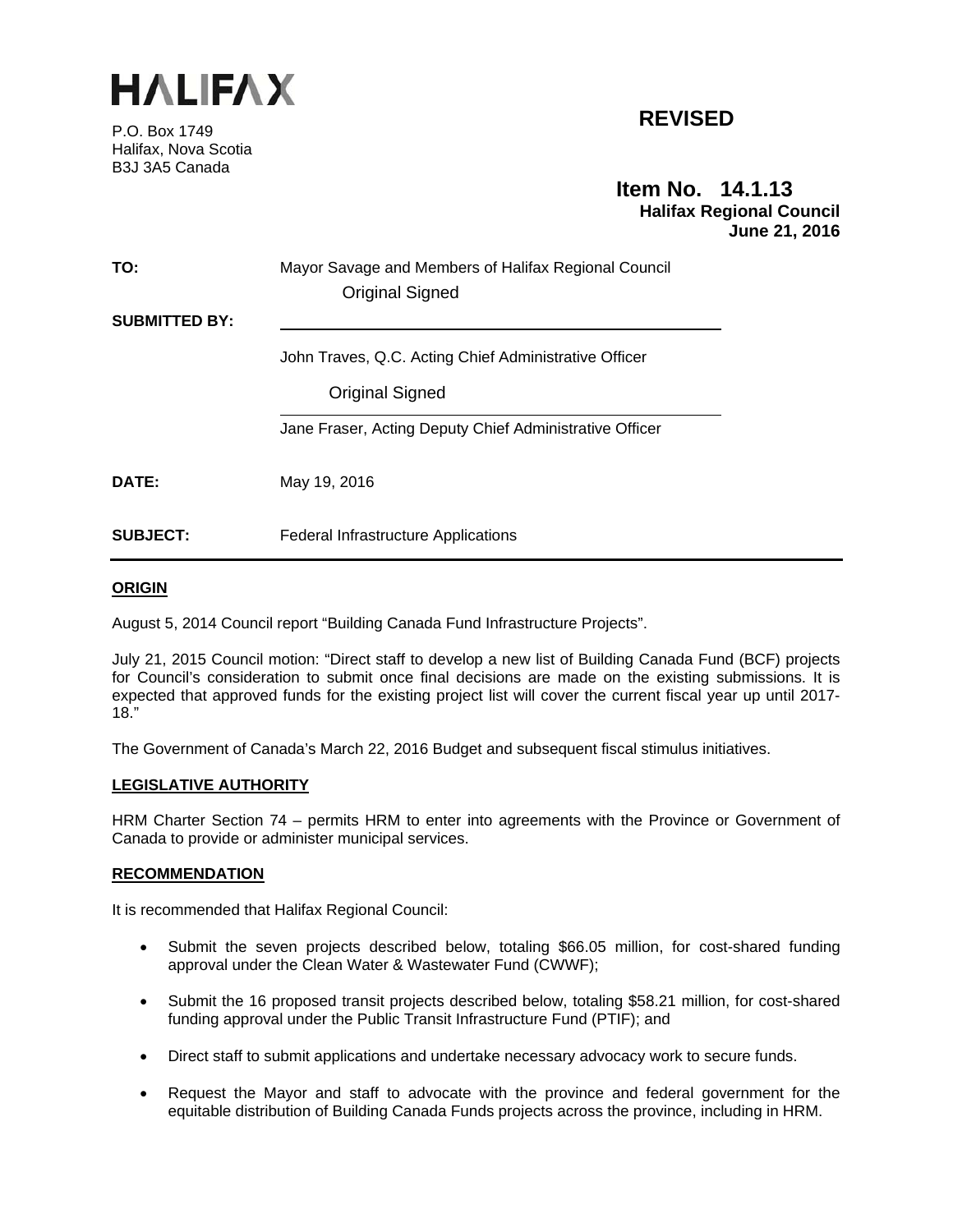# **BACKGROUND**

The 2013 federal budget announced a Building Canada Fund that would deliver \$53 billion over 10 years for public infrastructure that supported federal priorities of productivity, economic growth and job creation. Nova Scotia was scheduled to receive \$426 million over ten years under the Provincial/Territorial Infrastructure Component (PTIC). In August 2014 Council approved a number of projects for Building Canada applications under three categories: water and wastewater, transit, and urban core investment. Staff prepared applications for each of the projects under each category and shared them with the Provincial Department of Municipal Affairs. The following funding approvals have been received:

- Aerotech Wastewater Treatment Facility \$14 million in federal and provincial funding
- Upgraded Water Transmission Mains in Bedford, Port Wallace and Lucasville \$10.1 million in federal and provincial funding
- Conventional and access-a-bus replacements \$3.67 million in federal and provincial funding

In October 2015 a new federal government was elected. The Liberal platform promised to double infrastructure spending, to \$120 billion over 10 years, and place new emphasis on public transit, social infrastructure and green infrastructure. Further details were released in the March 22, 2016 budget (discussed below).

Some projects HRM has submitted previously to the Building Canada Fund remain eligible for funding consideration. However some projects have gotten underway and therefore are no longer eligible. This report recommends an updated list of projects for Council consideration.

#### **DISCUSSION**

#### Federal Funding Overview

Budget 2016 announced the details of the federal government's overall plan to invest more than \$120 billion in infrastructure over 10 years. The plan will be implemented in two phases:

- Phase 1 of the Government's long-term infrastructure plan will begin rolling out over the next two years, with an immediate focus on maintenance and rehabilitation. The priority areas for spending are:
	- Modernize and rehabilitate public transit,
	- Water and wastewater systems
	- Affordable housing
	- Protect infrastructure systems from the effects of climate change.
- Phase 2 will occur in years 3 to 10 of the Government's long-term infrastructure plan. In this phase, the goals will be broader and more ambitious: a more modern, cleaner economy; a more inclusive society; and an economy better positioned to capitalize on the potential of global trade. The government is working with the Federation of Canadian Municipalities (FCM) throughout 2016 to develop more concrete details and criteria for this phase of the infrastructure plan.

Federal funds available for Nova Scotia municipalities during Phase 1 are as follows:

 \$86 million over 2 years for water and wastewater in the Clean Water & Wastewater Fund (CWWF). Eligible projects include rehabilitation and optimization of water, storm water and wastewater infrastructure, and upgrades to meet regulatory requirements. New construction can be considered if projects can be completed within the 2 year timeframe. Projects are 50% costshared by the federal government. The Provincial government has stated it will contribute 25% of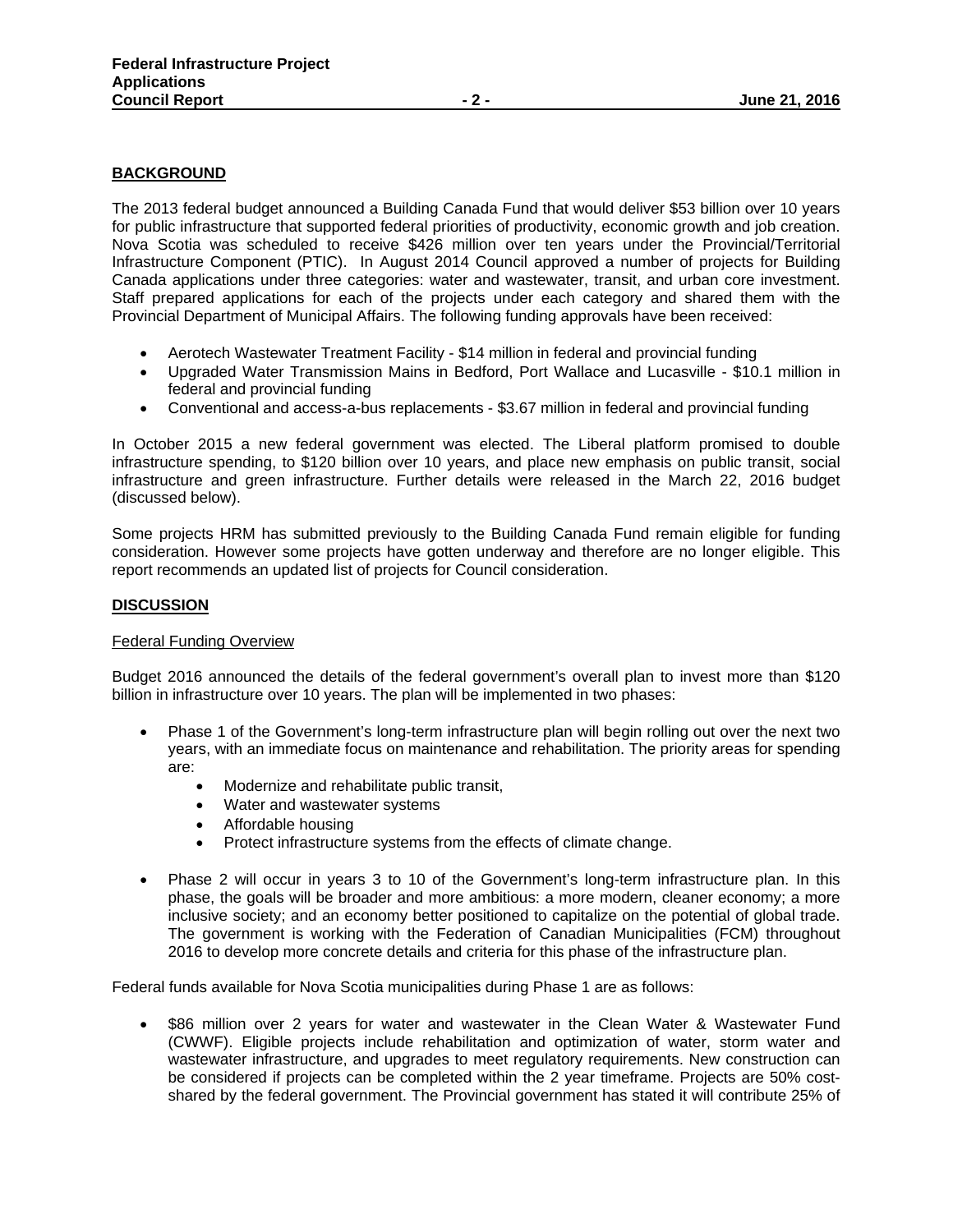project costs under this fund.

• \$32.2 million over 2 years in the Public Transit Infrastructure Fund (PTIF). Eligible projects are rehabilitation, upgrades, planning for future expansion and new technology. Funding is meant to go to municipalities based on ridership numbers, not per capita population. The federal costshare will be 50% of eligible costs with no mandated provincial share.

The two above funds are specifically for municipal projects. They are not accessible to provincial governments, and provincial contributions are not required for projects approved under these programs. Approved projects must be complete by March 31, 2018.

The federal government is also accelerating unspent funds from the Building Canada Fund's Provincial-Territorial Infrastructure Component, so that all monies are committed and spent by March 31, 2018. According to federal records there is \$305 million remaining for Nova Scotia in the National-Regional Program (the funding stream for communities over 100,000). Originally this was the only federal infrastructure fund available for municipalities and for provinces. However now there are dedicated programs for municipal water and transit projects, and there are no other federal infrastructure funding sources for provinces apart from the remaining Building Canada monies. HRM may continue to apply for funding under Building Canada but it is likely that the majority of HRM projects will receive funding from the CWWF and PTIF. Halifax has many infrastructure needs that are within the purview of the provincial government (e.g. roads, connectivity, culture) and would benefit from BCF projects in these areas.. Advocacy efforts may be needed to request the equitable distribution of Building Canada Funds projects across the province, including in HRM.

When Phase 2 of the federal infrastructure plan begins in three years' time, HRM may wish to consider applications to the Social Infrastructure Fund. Currently this fund is primarily focused on affordable housing. In the future it may also provide support for culture and recreation. HRM staff will endeavor to identify projects which may qualify once further details are released.

#### HRM Project Applications

# **Halifax Water:**

The CWWF application process requires a prioritized list of projects with Council approval. The Halifax Water board approved the projects below for federal funding consideration. Four of these projects were previously approved by Council in 2014 and have already been submitted to the Building Canada Fund. These projects would be transferred to the CWWF for consideration, with a 50-25-25% cost-share between the Federal government, Provincial government and Halifax Water. The recommended prioritized list is as follows:

#### **1. Northwest Arm Sewer Rehabilitation (\$ 17,153,000)**

Halifax Water Amount: \$4,288,250 Federal Ask: \$8,576,500 Provincial Ask: \$4,288,250

The 4.5km Northwest Arm trunk sewer is over a century old. It is 1200 mm in diameter and a large part of the line is constructed of clay blocks mortared together. This line needs to be structurally renewed to extend its service life, prevent leakage and overflows into Northwest Arm and bring it into line with modern environmental standards. This was previously submitted to the Building Canada Fund.

| 2. Peninsula Transmission Main Rehabilitation (\$7,200,000) |                     |                        |
|-------------------------------------------------------------|---------------------|------------------------|
| Halifax Water Amount: \$1.8M                                | Federal Ask: \$3.6M | Provincial Ask: \$1.8M |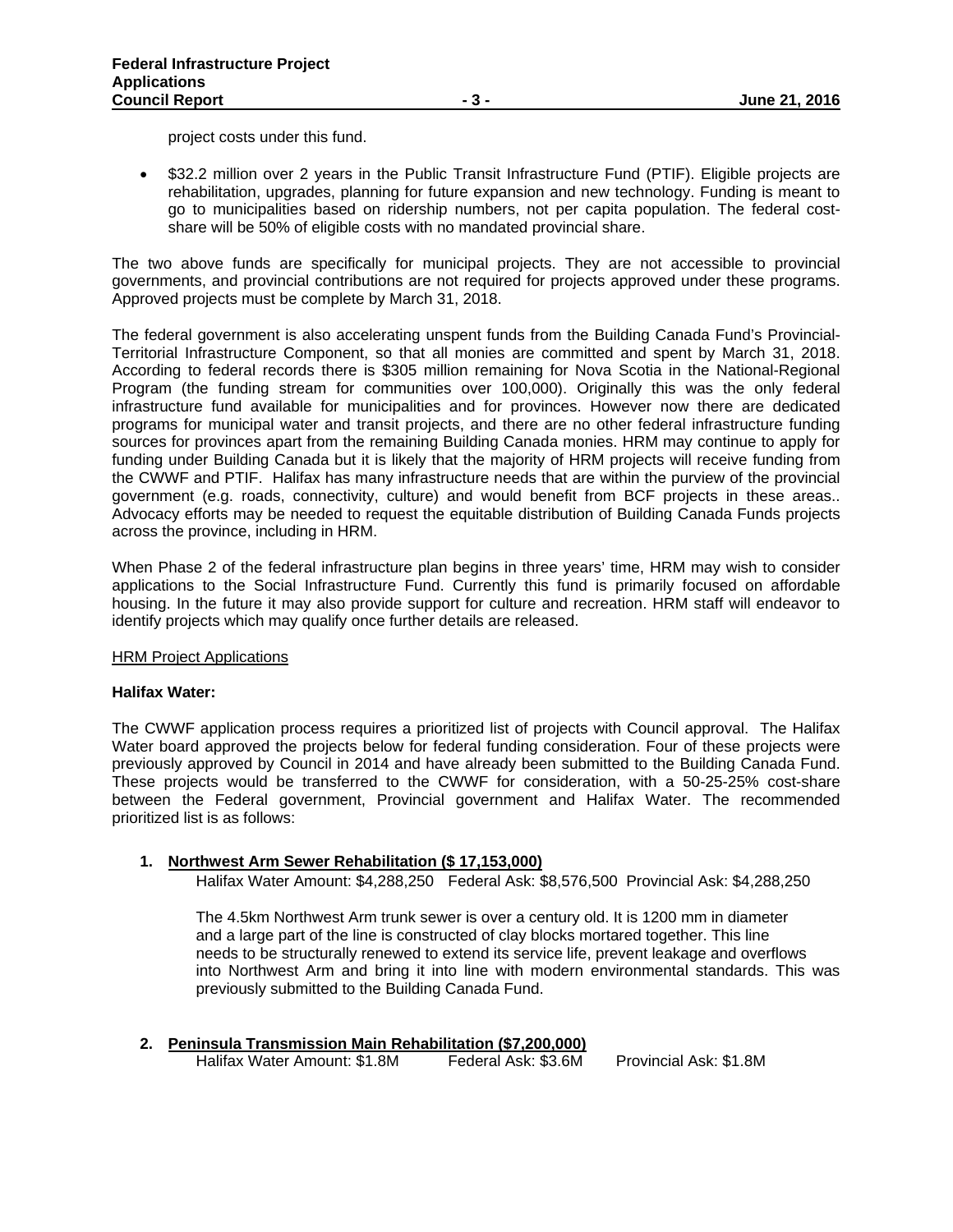This project involves the installation of a structural liner inside an existing transmission main to extend the serviceable life of a critical water transmission main in Halifax. There has been significant development activity in peninsular Halifax in recent years, with more planned. Increased water supply is needed for future development and increased densities. The innovative use of a structural liner using trenchless technologies will rehabilitate one of the original pipes that has served the city for over 150 years, and minimize the impact on businesses and residents along the streets.

# **3. Lake Major Dam (\$ 5,900,000)**

Halifax Water Amount: \$1,475,000 Federal Ask: \$2,950,000 Provincial Ask: \$1,475,000

A dam is required to impound water within Lake Major to provide water supply to Dartmouth and Cole Harbour. A new dam is required to replace the existing gravity timber and earthen structure which has reached the end of its service life. This was previously submitted to the Building Canada Fund.

#### **4. Sullivan's Pond Storm Sewer Renewal – Phase 1 (\$ 9,890,000)**

Halifax Water Amount: \$2,472,500 Federal Ask: \$4,945,000 Provincial Ask: \$2,472,500

The existing storm sewer between Sullivan's Pond and Halifax Harbour has reached the end of its service life. A new 580 meter line is being designed. This was previously submitted to the Building Canada Fund.

#### **5. JD Kline Filter Media and Underdrain Replacement (\$5,600,000)**

Halifax Water Amount: \$1.4M Federal Ask: \$2.8M Provincial Ask: \$1.4M

The J.D. Kline Water Supply Plant supplies treated water to the communities of Halifax, Bedford and Sackville, and provides the only specific barrier to prevent pathogens from entering the drinking water supply. This project involves the replacement of the existing filter media and underdrains in all eight filters, the majority of which are beyond their recommended life span.

#### **6. Fall River Water Servicing (\$7,600,000)**

Halifax Water Amount: \$1.9M Federal Ask: \$3.8M Provincial Ask: \$1.9M

In 2014 Council approved the addition of a Fall River Water Servicing project to HRM's BCF submissions. It is a new construction project that would install approximately 3.5 km of central water services from Windsor Junction Road to Fall River Centre via Fall River Road. As this falls outside the service boundary HRM would be responsible for the construction costs of the water system. It is recommended this project be resubmitted under the CWWF.

#### **7. Herring Cove Servicing – Phase 2B (\$12,750,000)**

Halifax Water Amount: \$3,187,500 Federal Ask: \$6,375,000 Provincial Ask: \$3,187,500

In 2014 Council approved the addition of the Herring Cove Servicing Phase B project to HRM's BCF submissions. It is the final phase of a new construction project that is providing central water and sewer service to the community of Herring Cove. In 1999 Regional Council agreed to extend water service to the area due to the co-location of a Harbour Solutions sewage treatment plant. By 2008, the first three phases were completed; however Phase 2B has never been initiated due to the fact that escalating construction prices exceeded the original budget and insufficient funds were available to complete it. As this falls outside the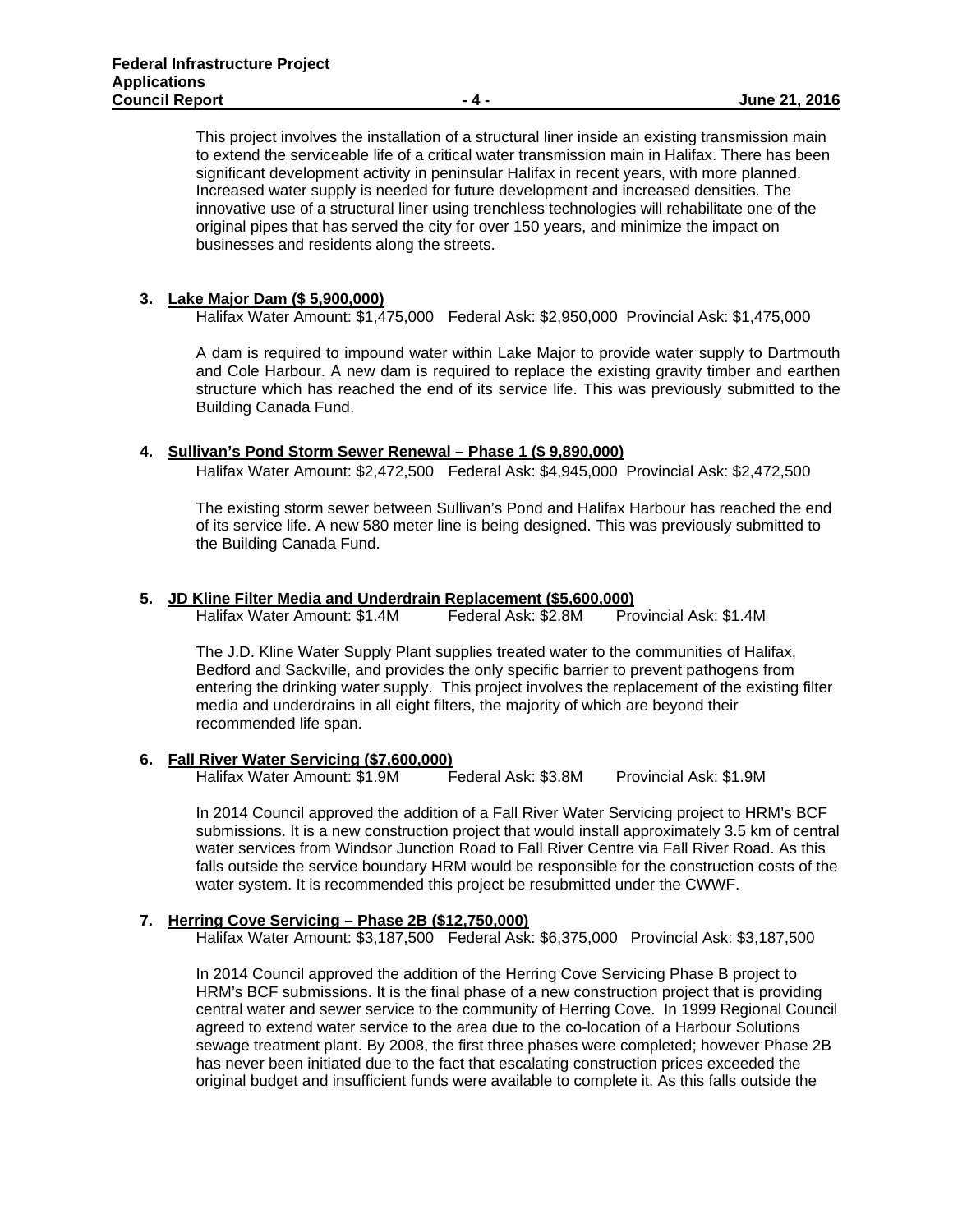service boundary HRM would be responsible for the construction costs of the water system. It is recommended this project be resubmitted under the CWWF.

There are two other projects that were submitted for BCF consideration in 2014: the Bedford Sackville Truck Sewer Storage Facility (\$20 million); and a Deep Storm Sewer Program (\$5.5M). These two projects are not able to be completed by March 31, 2018 and so are not recommended for this funding round. They may be candidates for future funding consideration.

#### **Halifax Transit:**

Halifax Transit has a number of projects which can be expanded or brought forward earlier than planned if funding is available. Below is a list of proposed projects. In 2016-2017, there could be as much as \$16,174,000 in additional capital costs for current projects, which could be funded with \$16,174,000 of Federal funding, with no net impact to HRM. For 2017-18, there would be \$26,466,000 in project costs that would be eligible for cost sharing. This would include Federal cost sharing of \$13,233,000 and additional HRM funding (yet to be identified) of \$13,233,000. In some instances the 2017-18 projects are being accelerated from future capital budgets, in other cases, the scope of projects can be expanded as a result of federal funding.

In some cases due to timelines, federal funding could only be eligible for one stage of a project. These have been noted in the project descriptions and cost-share split stated below.

# **2016-17 Approved/Existing Project(s)**

# **Bus Stop Accessibility:CBT00432**

HRM Amount: \$125,000 Federal Ask: \$125,000 Total: \$250,000 The existing funding is being used to upgrade inaccessible bus stops with landing pads and/or curb cuts to improve the accessibility of the transit system. The additional federal funding in 2016- 17 would provide the opportunity to find design solutions and upgrade some of the more challenging bus stops.

#### **Conventional Transit Bus Replacement/MetroX Replacement:CV020004/CM020002**

HRM Amount: \$16,900,000 Federal Ask: \$14,504,000 Total: \$31,404,000 Halifax Transit planned to purchase a total of 30 replacement vehicles in 2016-17, 21 of which replace conventional vehicles, 9 of which replace MetroX vehicles. Federal funding could be used to purchase an additional 29 vehicles this year. This would ensure that 100% of the fleet is accessible, and reduce the average fleet age. Please note that Halifax Transit is receiving \$1,833,333 in 2016-17 for conventional bus replacement through the Building Canada Fund. This has been taken into account when determining the federal appropriation as per the stacking stipulation in the PTIF program criteria.

# **Halifax Ferry Terminal:CB000039**

HRM Amount: \$500,000 Federal Ask: \$500,000 Total: \$1,000,000 This project is to upgrade and enhance the interior of the Halifax Ferry Terminal. This project is currently in the design phase, and it is anticipated that the existing budget will be insufficient to complete all the upgrades that are recommended. The availability of federal funding would allow an increase in scope to this project. This project was part of the 2015-16 project budget and remaining own-source funding of \$500,000 will be used to leverage federal funding.

# **Shelters Replacement/Expansion: CBT00437**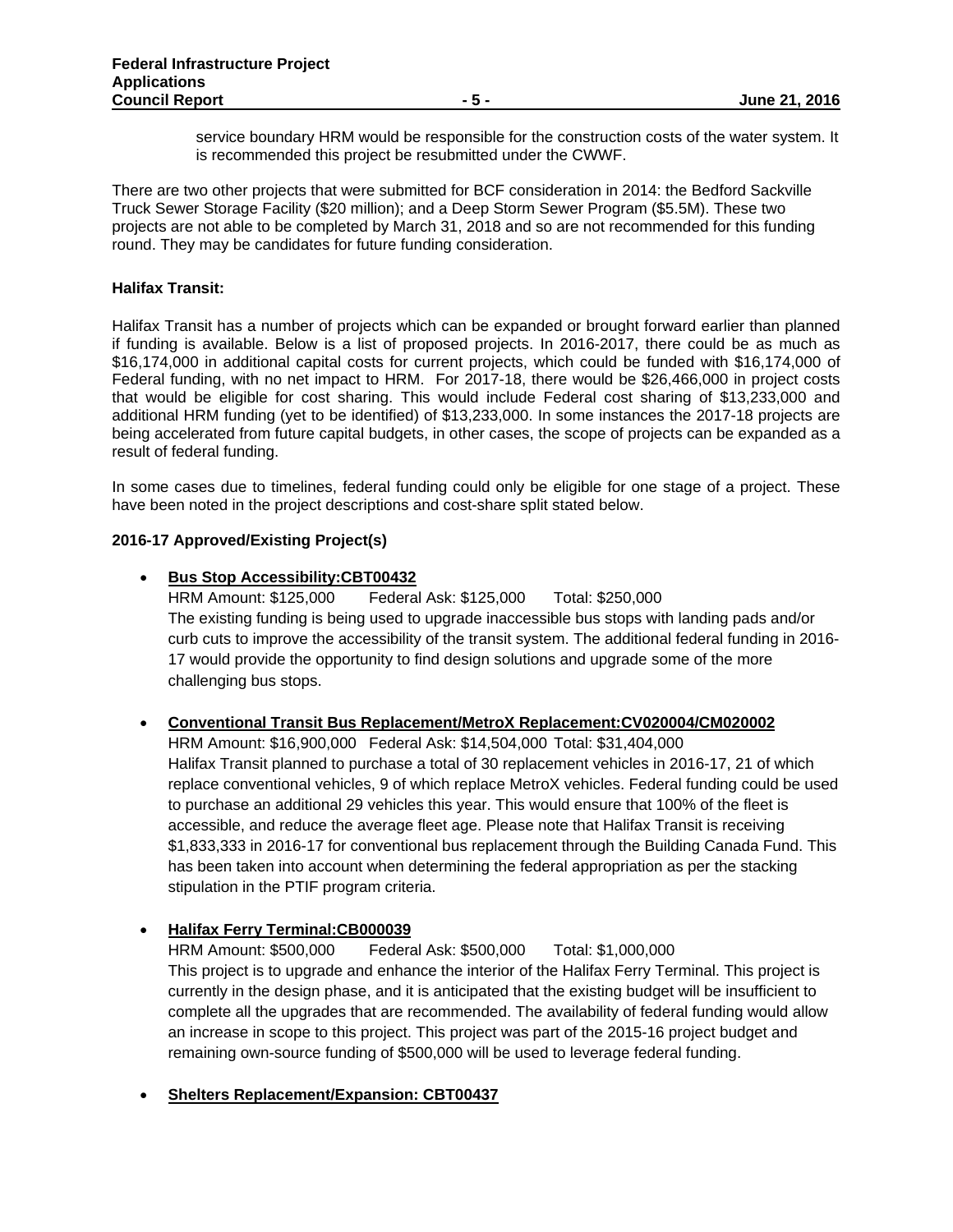HRM Amount: \$110,000 Federal Ask: \$110,000 Total: \$220,000 Federal funds would allow additional shelters to be replaced, helping to maintain a state of good repair for municipal assets.

# **Transit Priority Measures Implementation:CM000009**

HRM Amount: \$200,000 Federal Ask: \$200,000 Total: \$400,000 Transit Priority Measures (TPMs) are on-street interventions that allow buses to bypass congestion, such as differentiated lanes and signalization. A recent study recommended the short term installation of 11 TPMs. The existing funding would allow two to three measures to be implemented this year. The additional federal funding will advance implementation and allow additional measures to be implemented earlier than anticipated.

# **2016-17 Unbudgeted Project(s)**

**Ferry Replacement Phase I:CM000001**<br>
HRM Amount: \$735,000 Federal Ask: \$735,000 HRM Amount: \$735,000 Federal Ask: \$735,000 Total: \$1,470,000 There are two existing ferries in the fleet which are in need of replacement. The total project cost is estimated at approximately \$12M. However, Halifax Transit is proposing that the biennial ferry refit be deferred and the funding in that account be leveraged to commence the ferry replacement project in 16/17. This funding would allow the project to be awarded and the manufacturing of the vessels to begin. Please note that if Council approves this project as part of the PTIF submission, Audit & Finance Standing Committee approval will be required to authorize necessary funding adjustments between project accounts.

# **2017-18 Proposed Project(s)1**

# **Bus Stop Improvements**

HRM Amount: \$235,000 Federal Ask: \$235,000 Total: \$470,000 This would be a new project account which is a consolidation and expansion of previous accounts used for shelter replacement/expansion, and installation of bus stop landing pads to improve accessibility. The additional funding would allow an increase in scope to further improve bus stops, which could include installation of benches, schedule information/maps, accessibility upgrades to some of the more challenging bus stops, and potentially piloting the use of a heated shelter.

# **Conventional Transit Bus Expansion:CV020003**

HRM Amount: \$2,873,000 Federal Ask: \$2,873,000 Total: \$5,746,000 This would allow for the purchase of 10 expansion buses in 2017-18 as opposed to the 8 currently planned. These expansion vehicles would be used to provide additional service approved as part of the Moving Forward Together Plan. The increase in the number of expansion buses would require an increase to the 2017-18 operating budget; should the required increase not be approved, these vehicles would alternatively be used as replacement vehicles.

# **Transit Priority Measures Implementation:CM000009**

HRM Amount: \$450,000 Federal Ask: \$450,000 Total: \$900,000 This funding would allow for the implementation of the remainder of the TPMs not completed in 2016-17.

 $1$  \*Please note proiects that do not have a project specific number will receive one before the 2017-18 budget process.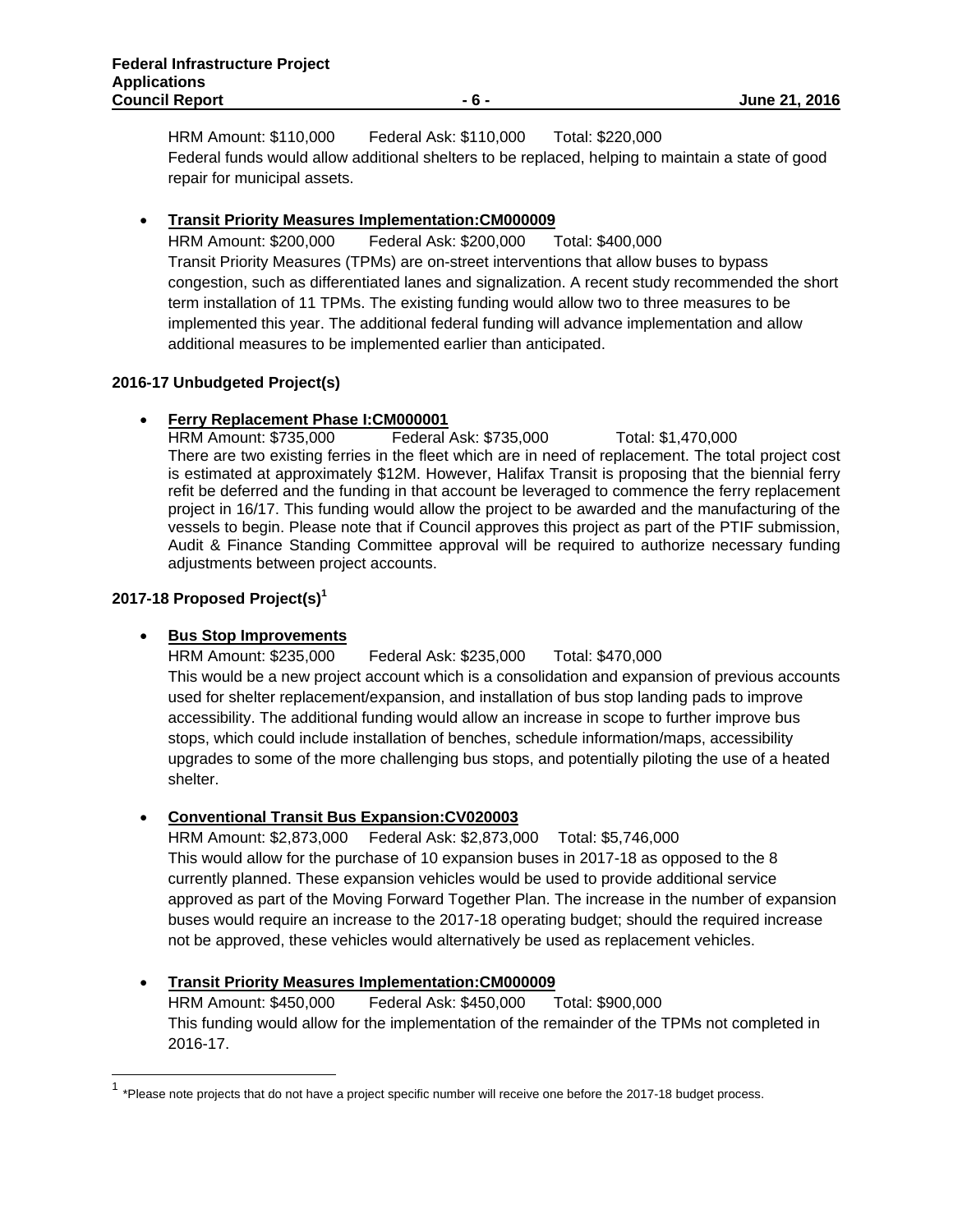# **Ferry Replacement Phase II:CM000001**

HRM Amount: \$5,300,000 Federal Ask: \$5,300,000 Total: \$10,600,000 This would allow for the completion of the ferry replacement project. The total budget is \$12M; this amount assumes that \$1.4 million will be allocated to this project in 2016-17.

# **Electric Bus Pilot Project**

HRM Amount: \$250,000 Federal Ask: \$250,000 Total: \$500,000 This pilot project would explore the potential of using electric buses in the transit fleet. There are potential partnership opportunities related to this project.

# **Generators**

HRM Amount: \$300,000 Federal Ask: \$300,000 Total: \$600,000 This project would allow for the installation of generators at the three existing ferry terminals as a source of back-up power. This is required to ensure ongoing operations during a power outage.

# **Transit Priority Measures Corridors Study**

HRM Amount: \$125,000 Federal Ask: \$125,000 Total: \$250,000 Both Bayers Road and Gottingen Street have been identified as critical areas for the introduction of Transit Priority Measures (TPMs). This funding would allow for the analysis and design of the appropriate TPMs for these areas. It is anticipated that the TPMs would be implemented in a later phase.

# **• Bus Rapid Transit Study**

HRM Amount: \$100,000 Federal Ask: \$100,000 Total: \$200,000 The purpose of this proposed study would be to conduct an analysis of the opportunities and feasibility of implementing a Bus Rapid Transit service.

# **Mumford Terminal Replacement Opportunities Assessment: CB000014**

HRM Amount: \$150,000 Federal Ask: \$150,000 Total: \$300,000 The terminal is overcapacity and in need of replacement. The funding would be used to conduct an opportunities assessment to determine the best location for a new terminal.

# **Transit Security:CMU00982**

HRM Amount: \$1,950,000 Federal Ask: \$1,950,000 Total: \$3,900,000 This funding would allow for improved camera systems for the transit fleet, with additional camera views and collision warning systems. This would improve safety and security on the street.

#### **FINANCIAL IMPLICATIONS**

If the recommended projects are approved by the Government of Canada for funding, staff will return to Audit and Finance with the required changes to individual project budgets with options and considerations for funding to support the additional capital work.

In the case of the 2016-17 Approved Capital Budget there will be an increase in capital projects of up to \$16,174,000. This will be offset by the additional Federal contribution of \$16,174,000 with no net change to the overall capital budget. One new project (Ferry Replacement) is expected to be created with the funding made available through the elimination of a related project (Ferry refit). The remaining capital projects already exist but the scope, total project costs and funding need to be adjusted.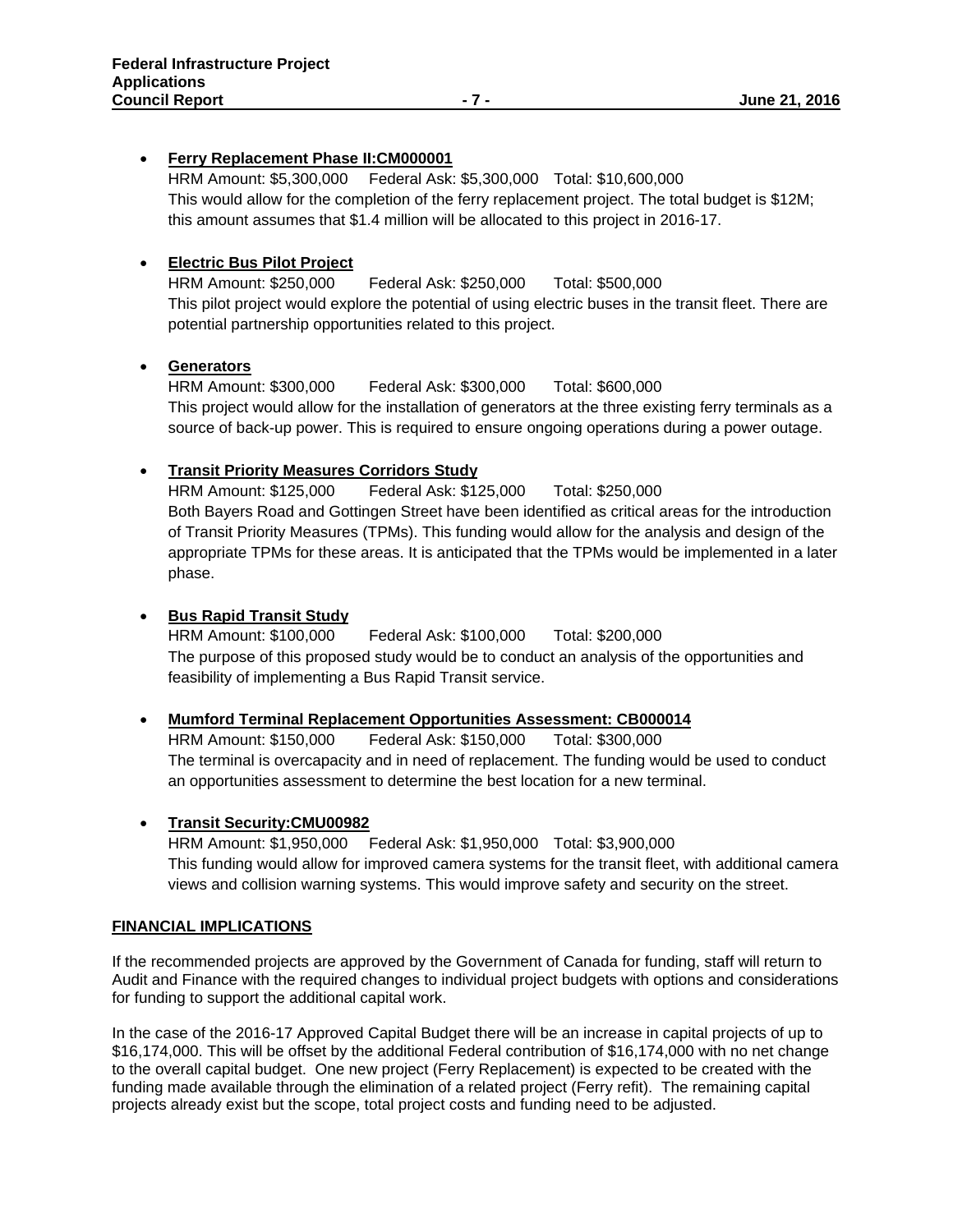With respect to requests made for 2017-2018, the current 2017-2018 capital plan will require significant revisions to accommodate the Federal program. Once approvals for Federal funding are received, Staff will re-priorize the Capital Plan and determine the options for funding including changes to existing projects, reserve and capital from operating targets and the possibility of authorizing additional debt outside Council's current debt targets. This is a substantially higher level of transit investment and it will lead to higher operating costs. These costs will include the need for additional capital funding, the repayment of any new debt charges and the costs to operate any new or larger assets. While there are a number of funding possibilities there is a possibility of increases to the transit tax rates for 2017-18 and beyond.

Several projects may require approval for advance tendering. At the discretion of Council, tenders would be issued in 2016-17 for work to commence in 2017-18.

Staff are currently working on broader initiatives that involve multi-year budgeting and long-term financial planning. These funding applications and any subsequent phases of federal transit funding will be incorporated into those initiatives.

#### **RISK CONSIDERATION**

Due to the substantial size of the Federal infrastructure program and the tight application deadlines, Council has not had the opportunity to consider matching funding options which leads to uncertainty in fiscal direction. While Federal funding presents a significant opportunity, it also requires HRM to re-think the 2017-18 and future capital budgets. This involves examining not only the capital funding, but how that funding is raised and repaid and the impact on future operating costs.

Building on Council's past fiscal direction, the municipality will want to consider options that absorb stimulus at a sustainable rate. Halifax Transit's ability to leverage stimulus funding is based on its own ability to raise revenue, and therefore future fiscal planning must incorporate an orderly expenditure plan based on Council priorities, but be flexible enough to leverage phase II of the Public Transit Infrastructure Fund (PTIF). These challenges are significant within current funding strategies. They can be mitigated through longer-term fiscal plans and well considered recommendations and alternatives by Council.

#### **COMMUNITY ENGAGEMENT**

N/A

#### **ENVIRONMENTAL IMPLICATIONS**

The projects proposed in this report support environmental sustainability through improvements to water quality and public transportation.

#### **ALTERNATIVES**

- I. Council could apply for other projects under the Building Canada Fund. The BCF has expanded its project eligibility to include culture, recreation, tourism, civic assets and municipal buildings. This option is not recommended due to the decreased likelihood of HRM receiving Building Canada funds.
- II. HRM could advance other water and wastewater projects for the CWWF. This is not recommended as Halifax Water board approved the projects listed in this report which meet the project completion deadline of March 31, 2018.